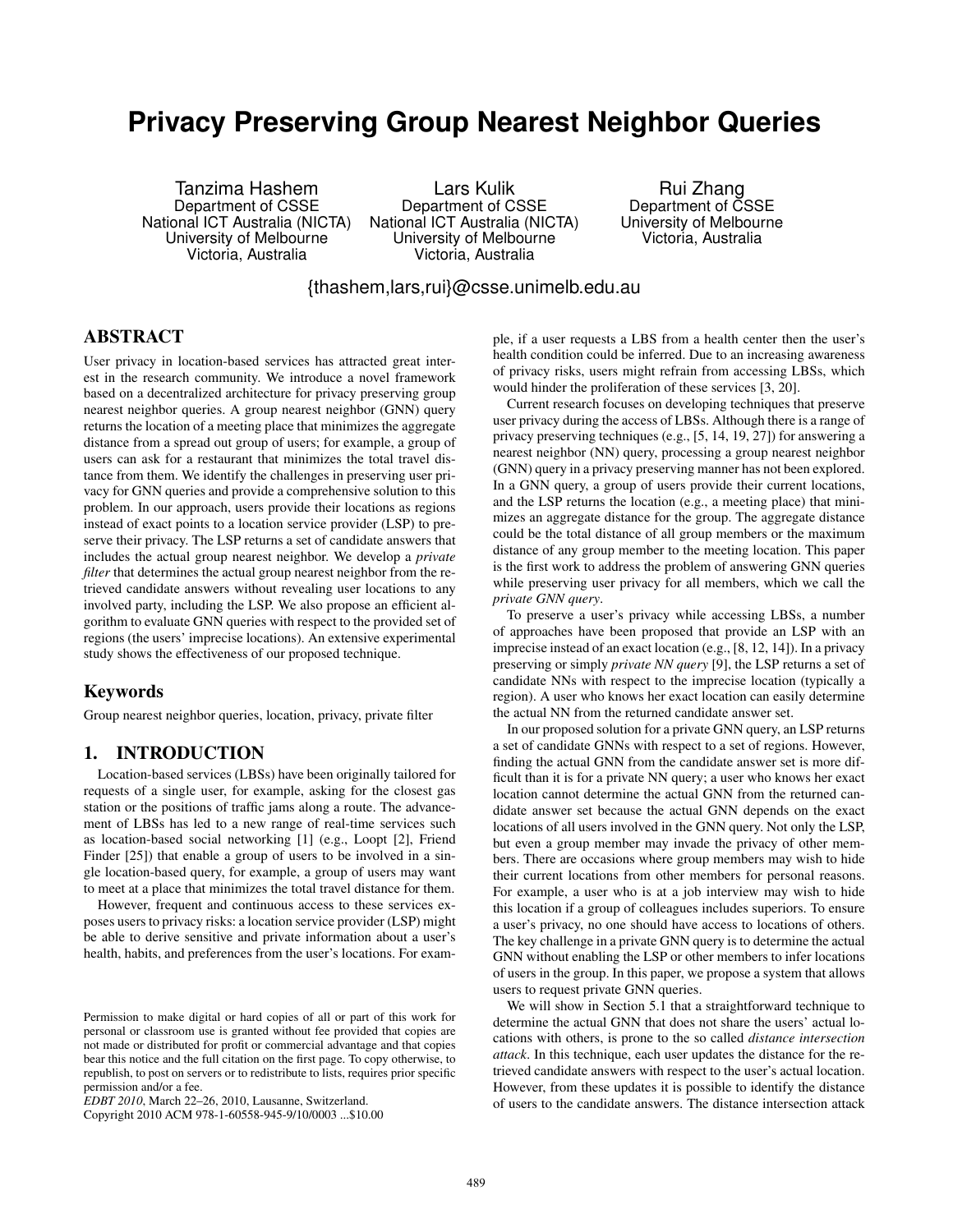uses the identified distances to the locations of the candidate answers to triangulate the user's location. We propose the *private filter* technique to address this attack. Our private filter technique passes the retrieved candidate GNN answers in an aggregated form to each user in the group. Based on each user's location, the answers are modified in such a way that no group member can derive other member locations but the actual GNN can still be computed.

The computation of the candidate answers for the private filter requires an algorithm for the LSP to evaluate the GNN query with respect to a set of regions (the users' imprecise locations). A straightforward application of algorithms for answering a pointbased GNN query [18, 21, 22, 23] to a set of regions would have to consider every point configuration, where each configuration consists of one point location from each region. This would incur a high computational and I/O overhead. In this paper, we extend the existing GNN algorithm [23] for point locations to evaluate GNN queries with respect to a set of regions, which is an important part of our overall solution. Our proposed algorithm does not need a separate computation for each point set removing major overheads.

In this paper, we identify how the privacy of group members can be invaded for GNN queries and develop a novel approach to preserve their privacy. In summary, our contributions are:

- We propose a framework to preserve each group member's privacy during the access of LBSs as a group. The advantage of our framework is its decentralized architecture, which does not require any intermediary trusted server.
- We provide novel filtering techniques that find the actual GNN from a set of candidate GNNs without disclosing a member's location to others. Our techniques prevent the distance intersection attack.
- We extend the existing GNN algorithm [23] for point locations to regions, which is a necessary component to provide the candidate GNNs efficiently while preserving the privacy of group members.
- We evaluate our techniques in extensive experiments.

Section 2 presents the problem setup. In Section 3, we discuss related privacy approaches and GNN techniques. Section 4 presents our framework and overviews our system. The private filter techniques and the algorithm to evaluate a GNN query for a set of regions are described in Section 5 and 6, respectively. Section 7 reports experimental results and Section 8 concludes the paper.

#### 2. PROBLEM SETUP

We assume a system architecture where the users and the LSP are connected through a network (e.g., the cellular network or the Internet). The problem of privacy preserving GNN queries (private GNN queries) is described as follows. Given a group of *n* users  $u_1, u_2, \ldots, u_n$  located at points  $l_1, l_2, \ldots, l_n$ , respectively, issue a query for the group nearest data point (GNN). The formal definition of the GNN query is given below:

DEFINITION 2.1. *(GNN Query). Let D be a set of data points in a* 2-dimensional space, Q be a set of n query points  $\{q_1, q_2, \ldots, q_n\}$ *and f be an aggregate function. The GNN query finds a data point p* from *D*, such that for any  $p' \in D - \{p\}$ ,  $f(Q, p) \leq f(Q, p')$ .

In private GNN queries, the users in the group do not reveal their exact locations to the LSP; instead they provide regions  $R_1, R_2, \ldots, R_n$  that contain  $l_1, l_2, \ldots, l_n$ , respectively. Thus the LSP needs to return a set of candidate data points *A* with respect to the provided regions that include the GNN for the actual user locations. Afterwards the actual GNN has to be computed from *A* without revealing the location of any user to any group member, not even in the imprecise format. In general, a group may be interested in finding *k* data points that have the *k* smallest aggregate distances, known as *k group nearest neighbor (kGNN) query*.

As we have seen in Section 1, the problem of privacy preserving *k*GNN queries has two parts: (i) The group of users use a technique, called *private filter*, to find the actual *k* GNNs from the retrieved set of candidate answers without compromising their privacy, and (ii) The LSP evaluates the *k*GNN query with respect to a set of regions to provide the candidate answers for the private filter while preserving user privacy. We formally define the private filter and the *k*GNN query w.r.t. regions as follows.

DEFINITION 2.2. *(Private Filter). Let A be a set of candidate data points,*  $\{u_1, u_2, \ldots, u_n\}$  *be a group of n users, f be an aggregate function, and k be a positive integer. The precise location li of a user ui is only known to ui . A* private filter *is a mechanism that computes the k GNNs from A for the set*  $\{l_1, l_2, \ldots, l_n\}$  *with respect to f without allowing others to identify any point location li .*

DEFINITION 2.3. *(kGNN Query w.r.t. Regions). Let D be a set of data points in a 2-dimensional space,*  $\{R_1, R_2, \ldots, R_n\}$  *be a set of n query regions,*  $r_i$  *be any point in*  $R_i$  *for*  $1 \le i \le n$ *, and f be an aggregate function. The kGNN query w.r.t. regions returns the set of candidate data points A that includes all data points having the*  $j$ <sup>th</sup> smallest ( $1 \le j \le k$ ) value for f with respect to every point set  $\{r_1, r_2, \ldots, r_n\}.$ 

In this paper, we focus on two aggregate functions SUM and MAX, which return the total distance and the maximum distance from the users to a data point, respectively.

## 3. RELATED WORK

Section 3.1 discusses state-of-the-art techniques for preserving user privacy in LBSs, and Section 3.2 reviews existing methods to evaluate GNN queries for a set of query points.

# 3.1 User Privacy in LBSs

Most research (e.g., [8, 12, 19]) to preserve user privacy in LBSs is based on a centralized architecture, where an intermediary trusted server acts as a privacy protector for the users. However, such a centralized architecture has a single point of failure, incurs bottlenecks due to communication overheads, and faces privacy threats as the intermediary server stores all information in a single place. Therefore, a few decentralized approaches (e.g., [7, 11, 14]) eliminate the role of an intermediary trusted server and preserve a user's privacy in cooperation with her peers. All approaches, centralized or decentralized are developed for a single user accessing LBSs.

Similarly for a private GNN query, in a centralized architecture each user in the group can send her exact location to the intermediary server, which forwards the GNN query with regions instead of the exact user locations to the LSP. The LSP returns the candidate answers with respect to the set of regions to the intermediary server. Since the intermediary server knows the exact locations of all users, it can compute the actual GNN and forward the actual answer to the group. To overcome the mentioned limitations of a centralized architecture, we propose a framework based on a decentralized architecture to access LBSs for a private GNN query.

Several techniques for hiding a user's location from the LSP without an intermediary server have been studied in the literature.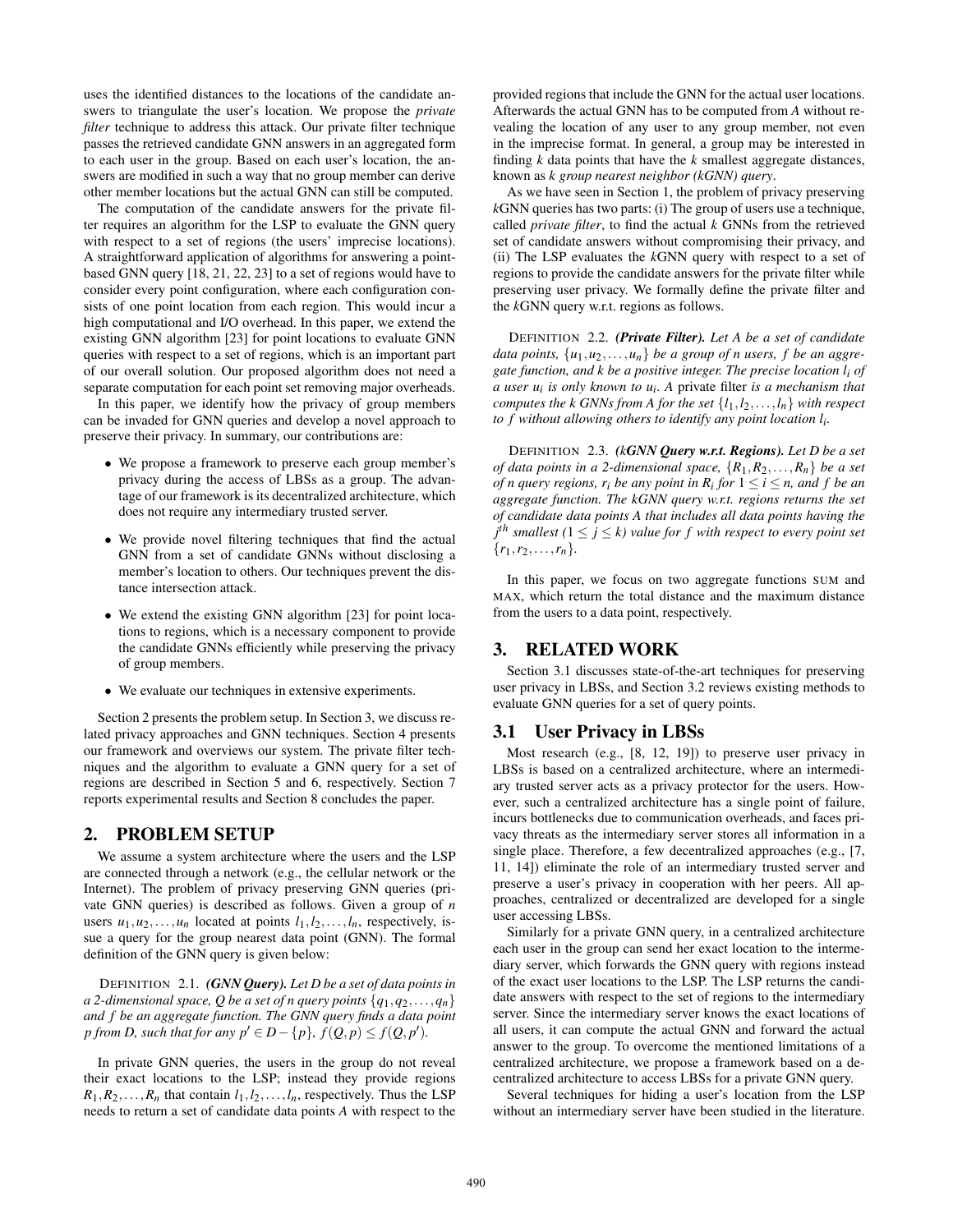Most of these techniques (e.g., [7, 11, 10, 16, 14]) exploit P2P network (e.g., Bluetooth, WiFi), where an imprecise location of the user is computed as a rectangle or circle that includes  $K - 1$  other users' locations in addition to the location of the user requesting the query so that the user's location becomes *K*-anonymous. In [7, 11, 10], the users need to trust their peers with their locations in order to compute their imprecise locations.

In [16], a user who requires a service forms a group with  $K - 1$ other users through their proximity information and then the group progressively finds a bounding box as their rectangle that covers all users' locations. To compute the rectangle, in this technique the users do not need to share their actual locations with anyone, not even their peers. However, we do not use this technique to compute the user's rectangle to request a private *k*GNN query, because our proposed private filter requires that the user's rectangle sent to the LSP are not revealed to anyone, whereas in this technique a group of users needs to use the same rectangle (i.e., the user's rectangle is revealed to others).

In [14], each user computes her local imprecise location with a rectangle that includes her exact location, where the rectangle area is considered as privacy metric. When a user requires to access a LBS, she collects her peers' local imprecise locations and then computes her global imprecise location for the LSP as a minimum bounding rectangle that includes  $K - 1$  others' local imprecise locations (i.e., rectangles) and her exact location. Since neither the user's actual location nor the rectangle sent to the LSP are revealed to others, we use this technique to request a private GNN query.

Besides *K*-anonymity and imprecision, space transformation [17] and private information retrieval techniques [9] are also used to preserve the privacy of users. However, the architecture for both of these techniques require an encrypted database. In this paper, we assume that the users in a group disclose their imprecise locations to the LSP, which evaluates the queries based on these imprecise locations on a non-encrypted database.

We note that our system assumes that each user collaborates with others. If users are malicious, our approach can be complemented with secure multi-party protocols (e.g., [6]).

# 3.2 Group Nearest Neighbor Queries

*k*GNN queries are introduced by Papadias et al. [22]. *k*GNN queries are also known as aggregate nearest neighbor queries [23, 21]. In [22], the authors have developed three different methods, MQM (multiple query method), SPM (single point method) and MBM (minimum bounding method), to evaluate a GNN query that minimizes the total distance from a set of query points to a data point. In [23], Papadias et al. have extended these methods to minimize the minimum and maximum distance in addition to the total distance with respect to a set of query points. All these methods assume that the data points are indexed using an *R*-tree [13] and can be implemented using both *depth first search* (DFS) [24] and *best first search* (BFS) [15] algorithms.

The basic idea of MQM is to continue an incremental search for the nearest data point of each query point in the set and compute the aggregate distance from all query points for each retrieved data point. The search ends when it is ensured that the aggregate distance of any non-retrieved data point in the database is greater than the current *k th* minimum aggregate distance, i.e, when the *k* GNNs are already found. The disadvantage of MQM is that it traverses the *R*-tree multiple times and may access the same data point more than once.

SPM and MBM, on the other hand, find the *k* GNNs in a single traversal of the *R*-tree. SPM approximates the centroid of the query distribution area and continues the search with respect to the centroid until the actual *k* GNNs are determined. MBM searches in order of the minimum aggregate distance of *R*-tree nodes from the set of query points. In SPM and MBM, the authors have proposed strategies to prune the *R*-tree nodes/data points while traversing the *R*-tree using the centroid and the minimum bounding box of the set of query points, respectively. They have also shown the conditions to terminate the search when *k* GNNs are found. Experimental results [22, 23] show that the performance of MBM is better than those of SPM and MQM as it traverses the *R*-tree once and takes the query distribution area into account.

In [18], Li et al. have approximated the query distribution area using an ellipse and used a distance or a minimum bounding box derived from the ellipse to prune the *R*-tree nodes/data points for processing *k*GNN queries. In [26], Luo et al. have proposed an algorithm to evaluate a GNN query only for non-indexed data points using projection-based pruning strategies and in [21], Namnandorj et al. have developed algorithms for both indexed and non-indexed data points by estimating a search space using a vector property.

This paper is the first study to propose an algorithm for processing a *k*GNN query with respect to a set of regions instead of a set of points in order to preserve user privacy.

# 4. FRAMEWORK BASED ON A DECEN-TRALIZED ARCHITECTURE

In this section, we first present a framework for processing a private GNN query based on a decentralized architecture, which eliminates the need for any intermediary trusted server. Then, we give an overview of our proposed system.

In our proposed framework a coordinator for the group is selected randomly before a query request. The coordinator assists in processing the private *k*GNN query and can be a group member or anyone outside the group who does not participate in the query. Note that the coordinator differs from an intermediary server in a centralized architecture because the coordinator can be different for every GNN query. Moreover, the coordinator only knows the user identities in the group and the type of query requested but has no knowledge about the user locations. The total process of accessing a private *k*GNN query is performed in three steps: (i) sending the query, (ii) evaluating the query, and (iii) finding the answer. We detail these components in the following subsections.

# 4.1 Sending the Query

Each user in the group first registers to the coordinator with their identities (e.g., IP address, phone number) and receives a query identity (QID) from the coordinator. Each group user sends her imprecise location and the QID anonymously to the LSP using either a pseudonym service [11] in the Internet or through a randomly selected peer [14, 7] connected in a wireless personal area network (e.g., Bluetooth or 802.11). These techniques hide the users' identities from the LSP as well as from the cellular infrastructure provider. The coordinator only sends the *k*GNN query for the required service, which includes the QID, the description of the required service, the value for *k* and the number of users in the group to the LSP.

## 4.2 Evaluating the Query

After receiving the request, the LSP evaluates the *k*GNN query with respect to the set of regions. Since the LSP does not know the exact user locations, it cannot determine the actual *k* GNNs. Therefore, it returns a set of candidate answers that include the actual GNNs to the coordinator.

#### 4.3 Finding the Answer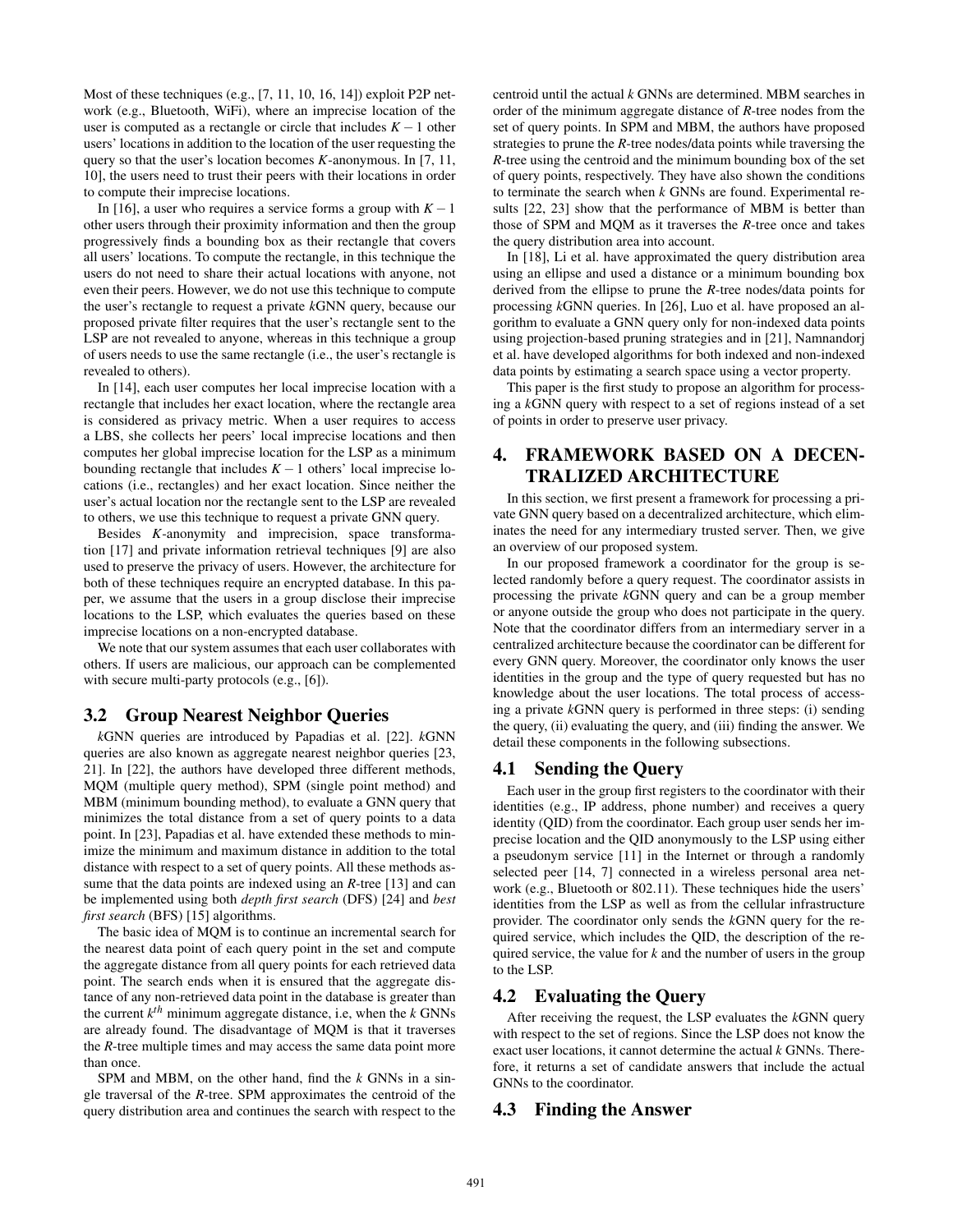The final step is to determine the actual *k* GNNs without revealing the user locations to anyone. The retrieved answer set has to go through all users of the group. Each user updates the distance to the candidate GNN answers with respect to her actual location. The communication between the users in the group can be done with or without the coordinator.

In the first case (with the coordinator), the coordinator randomly selects one of the user identities in the group and sends the answer set to that user. After receiving the modified answer set, the coordinator marks that user's identity as *visited*. The coordinator repeats this procedure with the remaining unmarked user identities.

In the second case (without the coordinator), the coordinator forwards the retrieved answer set together with the list of identities of all participants to a randomly selected user in the group. The selected user modifies the candidate answers and marks her identity as visited. Then she randomly selects a user with an unmarked identity and forwards the updated answer set and the list of identities to the next selected user.

After the answer set has been modified by all users, the coordinator (in the first case) or the last selected user (in the second case) sends the actual GNNs to all users in the group.

## 4.4 Overview of Our System

We propose a system for processing privacy preserving *k*GNN queries based on the framework above. We assume that users in the group compute their imprecise locations as rectangles using the method in [14] as discussed in Section 3.1. We present an algorithm to evaluate the *k*GNN query with respect to the set of rectangles and develop techniques for a private filter that finds the actual *k* GNNs for the aggregate functions SUM and MAX.

For ease of understanding, we first discuss the private filter techniques in Section 5. We show a straightforward method to determine the actual GNNs from the retrieved answer set where the users do not disclose their locations to anyone; instead they update the distance to the candidate GNNs using their actual distances. However, these updates enable others to use the received distance updates to the candidate GNNs and compute a user's actual location using 2-dimensional (2D) trilateration. We call this attack a *distance intersection attack* on a user's privacy. We propose private filter techniques where the distance of candidate answers are updated by each user in such a way that no party can identify an individual's distance from the candidate answers and thus cannot apply a distance intersection attack to determine a user's location.

Then, we present an algorithm to evaluate a *k*GNN query with respect to a set of rectangles in Section 6. Since, our algorithm deals with a set of query rectangles instead of query points, the measured distance from query rectangles is a range instead of a fixed value and the search for GNNs is made based on that range. Our algorithm finds the GNNs in a single search on the database whereas existing algorithms for a set of query points require multiple searches for finding the GNNs with respect to a set of query rectangles.

# 5. PRIVATE FILTERS

## 5.1 Minimizing the Total Distance

Without loss of generality, consider an example scenario for a private  $k$ GNN query with a group of five users and  $k = 2$ . The users  $\{u_1, u_2, \ldots, u_5\}$  provide their query rectangles  $\{R_1, R_2, \ldots, R_5\}$ , respectively, to an LSP. The LSP returns the locations of a set of data points *A*:  $\{p_1, p_2, \ldots, p_8\}$  that includes the 2 GNNs with respect to the actual locations  $\{l_1, l_2, \ldots, l_5\}$  of the users. The locations of data points in *A*, the actual and imprecise locations of the users are shown in Figure 1, and the actual distances of the users to all data points in *A* are presented in Table 1.



Figure 1: An example scenario.

First, we show a straightforward technique to determine the actual GNNs and the privacy attack associated with this technique. As mentioned in Section 4, *A* has to be updated by all users in the group with respect to their exact locations for finding the actual GNNs from  $A$ . Suppose user  $u_1$  first receives  $A$  from the coordinator *c*. Then  $u_1$  updates  $A: \{p_1, p_2, \ldots, p_8\}$  by inserting a new distance field for each data point in *A* and initializing the fields with her actual distances from those data points as  $A: \{(p_1,3), (p_2,8.5), \ldots, (p_8,14)\}.$  Then, *A* is forwarded to a randomly selected user  $u_2$ , either directly or via  $c$ . The user  $u_2$  adds her actual distances for all data points in  $A$  with those of  $u_1$  and forwards them to another user. This process continues until all users have added their actual distances for all data points in *A*. After all updates, the final value of the distance field for each data point in *A* represents the total distance of that data point to all group members (see Table 2). Thus, the last user  $(u_5$  in this example) or the coordinator *c* can determine the 1<sup>st</sup> and  $2^{nd}$  group nearest data points  $p_3$ and  $p_1$ , and sends them to all participant users in the group.

|                | D1 | $p_2$ | $p_3$         | p <sub>4</sub> | p5   | P6   |      | p8 |
|----------------|----|-------|---------------|----------------|------|------|------|----|
| $u_1$          |    | 85    |               | 3.5            | 4.5  | 11.5 | 13.5 | 14 |
| $u_2$          |    | 7.5   | 8.5           | 3.5            | 8.5  | 7.5  | 14.5 | 12 |
| $u_3$          |    |       | 5.5           | 15             | 15.5 |      |      |    |
| $u_4$          | h  | 3.5   | $\mathcal{D}$ | 10             | 8.5  |      |      |    |
| u <sub>5</sub> |    | 10.5  | 8.5           | 15.5           | 10   | 18.5 |      |    |

Table 1: Actual distance from the users to the data points in *A*

|                |      | $p_2$ | $p_3$           | $p_4$ | <i>p</i> <sub>5</sub> | Р6   | $p_7$ | p8   |
|----------------|------|-------|-----------------|-------|-----------------------|------|-------|------|
| $u_1$          |      | 8.5   | - 9             | 3.5   | 4.5                   | 11.5 | 13.5  | 14   |
| $u_2$          |      | 16    | 17.5            |       | 13                    | 19   | 28    | 26   |
| $u_3$          | 16   | 21    | - 23            | 22    | 28.5                  | 28   | 37    | 28   |
| $u_4$          | 22   | 24.5  | $\overline{25}$ | 32    | 37                    | 39   | 43.5  | 37   |
| u <sub>5</sub> | 34.5 |       | 35 33.5         | 47.5  | 47                    | 57.5 | 48.5  | 52.5 |

Table 2: Updated distances after adding each user's actual distance to the data points in *A*

However, the privacy of users can be violated in this technique using the *distance intersection attack*. The distance intersection attack is based on 2D trilateration. If a user's distance from a known location is revealed, then the user's location has to be on the circle centered at the known location with the radius of the revealed distance. If a user's distances from two known locations are revealed, the user's location is one of the two intersections of the circles. If a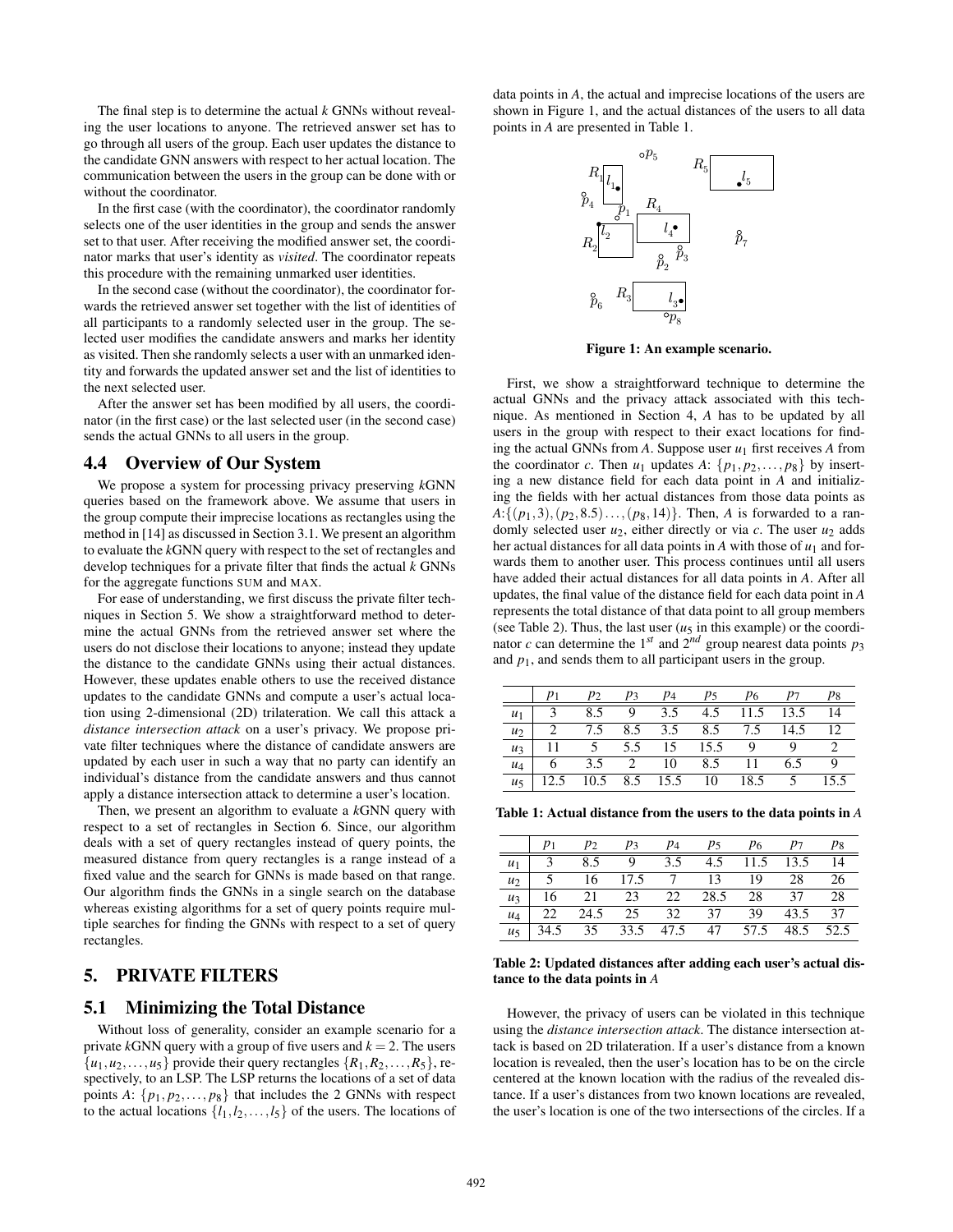user's distances from three or more known locations are revealed, the user's exact location is the intersection point of all circles.



Figure 2: An example of distance intersection attack.

In our example, if  $u_2$  receives a message from  $u_1$  directly, the message includes A, the identities of  $\{u_1, u_2, u_3, u_4, u_5\}$ , and the identity of  $u_1$  marked as visited. Inspecting the visited field,  $u_2$ knows that she is the second randomly selected user who receives *A*. Since  $u_2$  also knows that the distances in *A* are the actual distances of  $u_1$  to  $\{p_1, p_2, \ldots, p_8\}$ , the unknown location  $l_1$  of  $u_1$  can be computed from any of the three revealed distances using the distance intersection attack (Figure 2). In the case that the communication among the group members is done via a coordinator to hide their identities from each other,  $u_2$  can again determine a location from the intersection point of the circles. However, *u*<sup>2</sup> does not know which user is located at that intersection point, because *u*<sup>2</sup> has no access to the list of identities showing that only the identity  $u_1$  is marked as visited. In this case, the coordinator  $c$  can compute the exact locations of all users using the distance intersection attack. The coordinator  $c$  monitors  $A$  before sending it to  $u_i$  and after receiving it from  $u_i$  and then computes the actual distances of  $u_i$  for all data points in *A*. For example, the actual distance of *u*<sup>4</sup> to *p*<sup>4</sup> is found by deducting 22 (observed before sending *A* to *u*4) from 32 (observed after receiving *A* from *u*4) in Table 2.

We present now our private filter technique that counters the distance intersection attack on the users' privacy. Let *n* be the number of users in the group, where  $n > 2$ , and  $MaxDist(R_i, p_h)$  be a function that returns the maximum Euclidean distance between a user's rectangle  $R_i$  and a data point  $p_h$  for a positive integer  $h$ . In our private filter technique, the LSP returns for each data point  $p_h \in A$ the sum of the maximum distances of  $p_h$  to the query rectangles  $d_{max}(p_h)$ , expressed as:

$$
d_{max}(p_h) = \sum_{i=1}^{n} MaxDist(R_i, p_h)
$$
 (1)

On receiving A, a user  $u_i$  in the group updates  $d_{max}$  for all data points with respect to her actual position *li* . Let the function  $Dist(l_i, p_h)$  return the Euclidean distance between a user's actual location  $l_i$  and  $p_h$ . The user  $u_i$  computes  $d'_{max}(p_h)$  for a data point *p<sup>h</sup>* using the following equation:

$$
d'_{max}(p_h) = d_{max}(p_h) - MaxDist(R_i, p_h) + Dist(l_i, p_h)
$$
 (2)

Then  $u_i$  updates  $d_{max}(p_h)$  by assigning  $d'_{max}(p_h)$  to  $d_{max}(p_h)$  for a data point *ph*. After completing the updates for all data points,  $u_i$  forwards *A* to another user, either directly or via the coordinator. Each user updates *dmax* for all data points in *A* using this procedure.

Let *X* represent a subset of users in the group who have already updated *dmax* for all data points in *A* and *Y* represent the remaining users in the group who have not yet received and updated *A*. In every step of the private filter technique, *dmax*(*ph*) can be in general expressed by the following equation:

$$
d_{max}(p_h) = \sum_{u_x \in X} Dist(l_x, p_h) + \sum_{u_y \in Y} MaxDist(R_y, p_h)
$$
 (3)

As a result, when  $d_{max}(p_h)$  of a data point  $p_h$  has been updated with respect to all users' exact locations, it represents the aggregate distance  $(\sum_{i=1}^{n}Dist(l_i, p_h))$  from  $p_h$  to the group. Table 3 shows the steps for updating *dmax* by every user for the given example. After the updates of  $u_5$ ,  $d_{max}(p_1)$ ,  $d_{max}(p_2)$ , ...,  $d_{max}(p_8)$  represent the actual aggregate distance of  $\{p_1, p_2, \ldots, p_8\}$  from the group of users  $\{u_1, u_2, \ldots, u_5\}$  (see the last row of Table 3). Depending on the communication method used,  $u_5$  or the coordinator  $c$  forwards 2 GNNs,  $p_3$  and  $p_1$ , to all users in the group.

|                | $p_1$ | $p_2$ | $p_3$ | $p_4$ | $p_5$ | Р6      | $p_7$     | $p_8$ |
|----------------|-------|-------|-------|-------|-------|---------|-----------|-------|
| <b>LSP</b>     | 46.5  | 46    | 44    | 60.5  | 56.5  | 68.5    | 62        | 63    |
| $u_1$          | 44    | 43.5  | 41    | 60    | 54.5  | 66      | 60        | 60    |
| $u_2$          | 42    | 43.5  | 41    | 55    | 51.5  | 65      | 60        | 60    |
| $u_3$          | 41    | 42    | 40    | 54    | 51    | 64.5    | 55.5      | 58.5  |
| $u_4$          | 39.5  | 40    | 38.5  | 52    | 50.5  |         | 62.5 51.5 | 57    |
| u <sub>5</sub> | 34.5  | 35    | 33.5  | 47.5  |       | 47 57.5 | 48.5      | 52.5  |

Table 3: Updated *dmax*(*ph*) with respect to each user's actual distance from data points in *A*

In this technique, the privacy of all users is preserved in both scenarios: without or with the coordinator *c*. In the first scenario, the second randomly selected user  $u_2$  cannot compute the actual distances of the first randomly selected user *u*<sup>1</sup> for data points in *A* as the actual distance of  $u_i$  from the data points are hidden in the revealed *dmax*s as shown in Equation 3. In the second scenario, although *c* can monitor the change in *dmax*s for data points in *A* before sending it to  $u_i$  and after receiving it from  $u_i$ ,  $c$  cannot determine the actual distance of  $u_i$  from any data point in  $A$  because the coordinator does not know the locations of the users' rectangles. For example, *c* monitors the change of  $d_{max}(p_4)$  from 54 to 52 before sending  $A$  to  $u_4$  and after receiving  $A$  from  $u_4$ , respectively (see Table 3). However, as the location of  $R_4$  is unknown to  $c$ ,  $c$  cannot determine  $MaxDist(R_4, p_4)$  to compute  $Dist(l_4, p_4)$ . Note that even if the coordinator colludes with the LSP neither the LSP nor the coordinator can find the one to one mapping between the sets of users' rectangles and identities (i.e., which rectangle belongs to which user). Knowing only the set of rectangles does not allow the coordinator to compute a  $Dist(l_4, p_4)$ .

The private filter technique discussed so far cannot perform any pruning of data points from *A* until all users in the group update *A* with respect to their actual locations. We call this private filter for SUM a *final pruning private filter* (SUM\_FPPF). In the next step, we propose an *incremental pruning private filter* for SUM (SUM\_IPPF) that allows each user to perform a local pruning of those data points from the answer set that cannot be the actual GNNs.

In SUM\_IPPF, the LSP provides the sum of the minimum distances from query rectangles *dmin* in addition to the sum of the maximum distances from query rectangles *dmax* for all data points in *A*. The addition of *dmin* allows a user to perform a local pruning of the data points from *A* after the update and to send a smaller answer set to the next user. Let  $MinDist(R_i, p_h)$  be a function that returns the maximum Euclidean distance between *R<sup>i</sup>* and *ph*. The LSP computes  $d_{min}(p_h)$  as follows:

$$
d_{min}(p_h) = \sum_{i=1}^{n} MinDist(R_i, p_h)
$$
\n(4)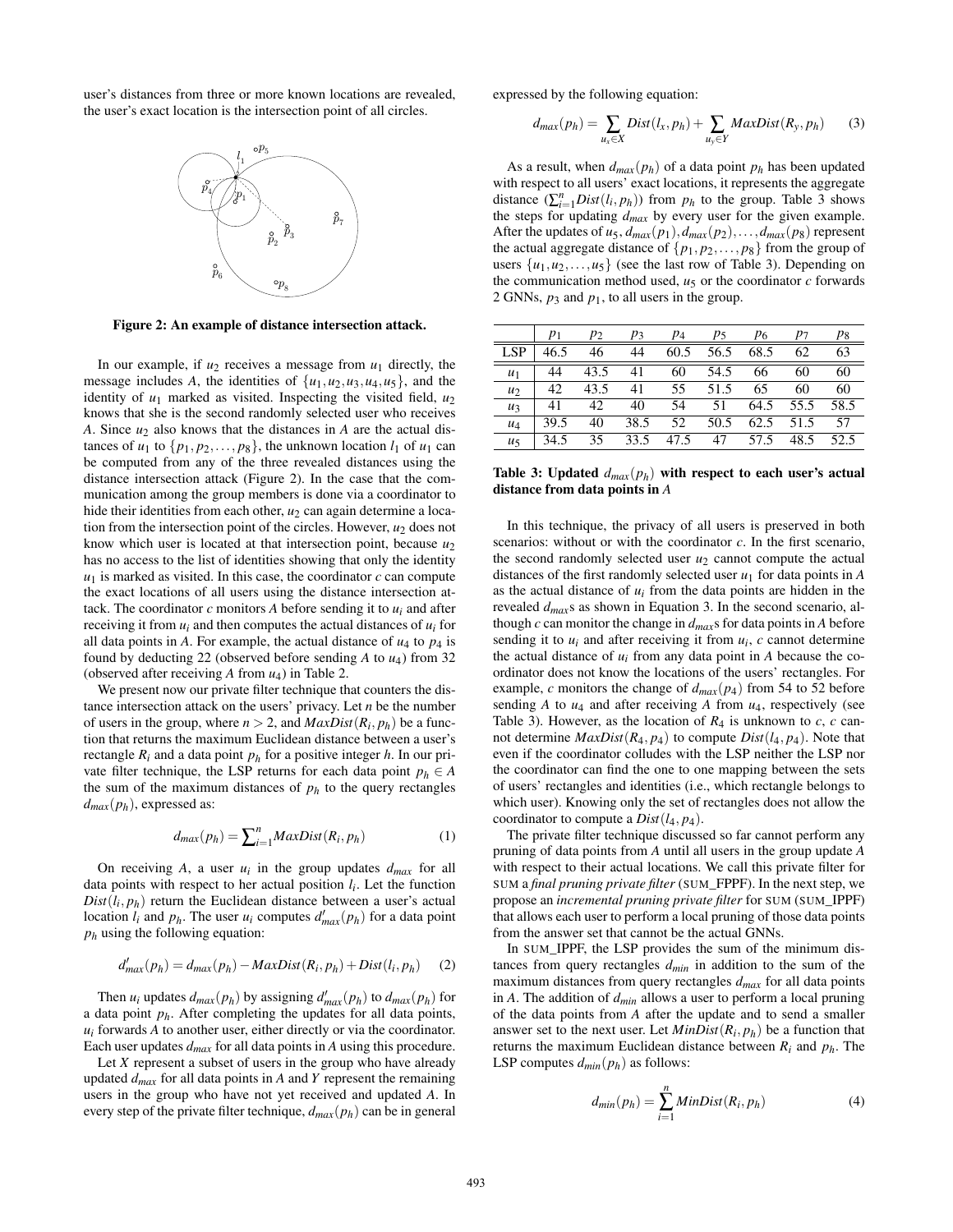|            | $p_1$      | $p_2$      | $p_3$      | $p_4$    | р5         | P6       | $p_7$    | P8       |
|------------|------------|------------|------------|----------|------------|----------|----------|----------|
| <b>LSP</b> | 21, 46.5   | 23.46      | 23.5, 44   | 35, 60.5 | 35, 56.5   | 40, 68.5 | 40.5, 62 | 41.5, 63 |
| $u_1$      | 22.5, 44   | 24.5, 43.5 | 25.41      | 36.5, 60 | 37.5, 54.5 | 43.66    | 41.5, 60 | 43,60    |
| $u_2$      | 24.42      | 29.43.5    | 28.5, 41   | 36.5.55  | 39.51.5    | 46.5, 65 | 45.60    | 48,60    |
| $u_3$      | 28.41      | 31.5, 42   | 30.5, 40   | 41.54    | 41.5.51    |          |          | X        |
| $u_4$      | 32, 39.5   | 33.5, 40   | 32, 38.5   | 45.52    | X          | X        |          | X        |
| $u_{5}$    | 34.5, 34.5 | 35, 35     | 33.5, 33.5 | X        | X          |          |          |          |

Table 4: Updated  $d_{min}(p_h)$  and  $d_{max}(p_h)$  with respect to each user's actual distance from data points in *A* 

On receiving *A*, each user updates both *dmin* and *dmax* for all data points in *A*. Similar to  $d'_{max}(p_h)$ , a user computes  $d'_{min}(p_h)$  for a data point  $p_h$  using the following equation:

$$
d'_{min}(p_h) = d_{min}(p_h) - MinDist(R_i, p_h) + Dist(l_i, p_h)
$$
 (5)

Afterwards the user updates  $d_{min}(p_h)$  by assigning  $d'_{min}(p_h)$  to  $d_{min}(p_h)$ .

| <b>Algorithm 1:</b> SUM_IPPF( $R_i, l_i, k, A$ )                               |
|--------------------------------------------------------------------------------|
| <b>Input</b> : The user's rectangle $R_i$ and exact point location $l_i$ , the |
| number of required data points $k$ , and the answer set                        |
| $A := \bigcup_h \{p_h, d_{min}(p_h), d_{max}(p_h)\}\$                          |
| <b>Output:</b> Updated answer set A.                                           |
| 1.1 for each $p_h \in A$ do                                                    |
| compute $d'_{min}(p_h)$ using Equation 2<br>$1.2\phantom{0}$                   |
| $d_{min}(p_h) \leftarrow d'_{min}(p_h)$<br>1.3                                 |
| compute $d'_{max}(p_h)$ using Equation 5<br>1.4                                |
| $d_{max}(p_h) \leftarrow d'_{max}(p_h)$<br>$1.5\,$                             |
| 1.6 $maxdist_k \longleftarrow kMin(\bigcup_h \{d_{max}(p_h)\})$                |
| 1.7 for each $p_h \in A$ do                                                    |
| <b>if</b> $d_{min}(p_h) > maxdist_k$ <b>then</b><br>1.8                        |
| remove $\{p_h, d_{min}(p_h), d_{max}(p_h)\}\$ from A<br>1.9                    |
|                                                                                |

Algorithm 1 summarizes the steps performed by a user on receiving *A* for the aggregate function SUM. After updating *dmin* and  $d_{max}$  for all data points in *A*, the user finds the  $k^{th}$  smallest of all  $d_{max}$  as *maxdist<sub>k</sub>* using the function *kMin*. Then  $d_{min}$  of every data point in *A* is compared with *maxdist<sup>k</sup>* . If *dmin*(*ph*) of a data point  $p_h$  is greater than *maxdist<sub>k</sub>*, then  $p_h$  is removed from *A* as  $p_h$  can never be one of the *k* nearest data point from the group. Table 4 shows the steps for updating *dmin* and *dmax*, and the pruning of data points by every user in our example. From Table 4, we see that the user  $u_2$  determines *maxdist<sub>k</sub>* as 42 for  $k = 2$  and removes  $p_6$  ( $d_{min}(p_6) = 46.5$ ),  $p_7$  ( $d_{min}(p_7) = 45$ ), and  $p_8$  ( $d_{min}(p_8) = 48$ ) from  $A$ . Hence, the next user  $u_3$  can process a smaller answer set, and more importantly, the local pruning reduces the communication overhead among the users.

For SUM\_IPPF, a special case may arise if a data point *p<sup>h</sup>* overlaps with all rectangles  $\{R_1, R_2, \ldots, R_n\}$ . In this case, the retrieved  $d_{min}(p_h)$  (i.e.,  $\sum_{i=1}^n MinDist(R_i, p_h)$ ) from the LSP is 0 and if the users communicate via the coordinator, the coordinator learns each user's distances to  $p_h$ . Therefore if any  $d_{min}(p_h)$  is 0, users communicate directly to avoid the distance intersection attack.

In summary, for any group size  $n > 2$ , the discussed private filter techniques find the actual GNNs without revealing users' locations to others. However for a group of two users (i.e.,  $n = 2$ ), an extra attention is required: if users communicate directly for  $n = 2$ , a user  $u_2$  determines herself as the second user by observing the list of identities with one identity marked as visited. Then for every data point  $p_h$  in the answer set,  $u_2$  can determine *Dist*( $l_1, p_h$ ) by subtracting *MaxDist*( $R_2, p_h$ ) from  $d_{max}(p_h)$ as shown in Equation 3. Therefore,  $u_2$  can apply the distance intersection attack to find  $u_1$ 's precise location  $l_1$ . On the other hand, if the second user  $u_2$  receives the candidate data points from the coordinator then she does not know that she is the second user as she does not have the list of identities with one identity marked as visited. Thus,  $(MaxDist(R_1, p_h) + MaxDist(R_2, p_h))$  or  $(Dist(l_1, p_h) + MaxDist(R_2, p_h))$  could be  $d_{max}(p_h)$ , and user  $u_2$ cannot discover  $Dist(l_1, p_h)$ . Hence for  $n = 2$ , users need to communicate via the coordinator to find the actual GNNs.

The following theorem shows the correctness of our proposed private filter SUM\_FPPF.

THEOREM 5.1. *The private filter* SUM*\_FPPF prevents the distance intersection attack on a user's location.*

PROOF. We know that in order to apply the distance intersection attack for finding a user's actual location, the coordinator or other users involved in the private filter need to know the distance of that user to the data points in the answer set. It is not possible to determine a user  $u_i$ 's  $Dist(l_i, p_h)$  by the coordinator or any other user  $u_i$  for  $i \neq j$  from Equations 2 and 3, if there is an unknown variable. For any group size, since the coordinator does not know  $u_i$ 's  $R_i$ , it cannot determine  $Dist(l_i, p_h)$  using Equation 2 after  $d_{max}(p_h)$ has been updated by  $u_i$ . On the other hand for  $n > 2$ , on receiving  $d_{max}(p_h)$ ,  $u_j$  cannot determine  $Dist(l_i, p_h)$  using Equation 3 because  $u_j$  does not know others'  $l_x$ s and  $R_y$ s, where  $x \neq i$  and  $y \neq j$ . For  $n = 2$  since users communicate via the coordinator,  $u_j$  does not have the list of identities and thus cannot know whether  $u_i$  is in  $X$  or *Y* in Equation 3, which prevents  $u_j$  to determine  $Dist(l_i, p_h)$ .  $\Box$ 

Similarly, we can prove the correctness of SUM\_IPPF.

## 5.2 Minimizing the Maximum Distance

In this section, we consider private *k*GNN queries that minimize the *maximum* distance of a group of users from the data points. Similar to the case of minimizing the total distance, we cannot use the straightforward technique due to its vulnerability of the distance intersection attack.

We can use both techniques, FPPF and IPPF proposed in Section 5.1, with some modifications for finding the data point that has the minimum maximum distance from the group of users. In this case, the LSP uses the aggregate function MAX instead of SUM to compute  $d_{min}(p_h)$  and  $d_{max}(p_h)$  for a data point  $p_h$  as shown in the following two equations:

$$
d_{min}(p_h) = \max_{i=1}^{n} MinDist(R_i, p_h)
$$
\n(6)

$$
d_{max}(p_h) = \max_{i=1}^{n} MaxDist(R_i, p_h)
$$
 (7)

Algorithm 2 shows the steps of MAX\_IPPF. In case of the aggregate function MAX, a user  $u_i$  only updates  $d_{min}(p_h)$  as  $Dist(l_i, p_h)$ when  $Dist(l_i, p_h)$  is larger than the current  $d_{min}(p_h)$  for a data point  $p_h$  (Lines 2.2-2.3). By construction, there is always at least a user in the group whose distance from  $p_h$  is equal to or greater than  $d_{min}(p_h)$ .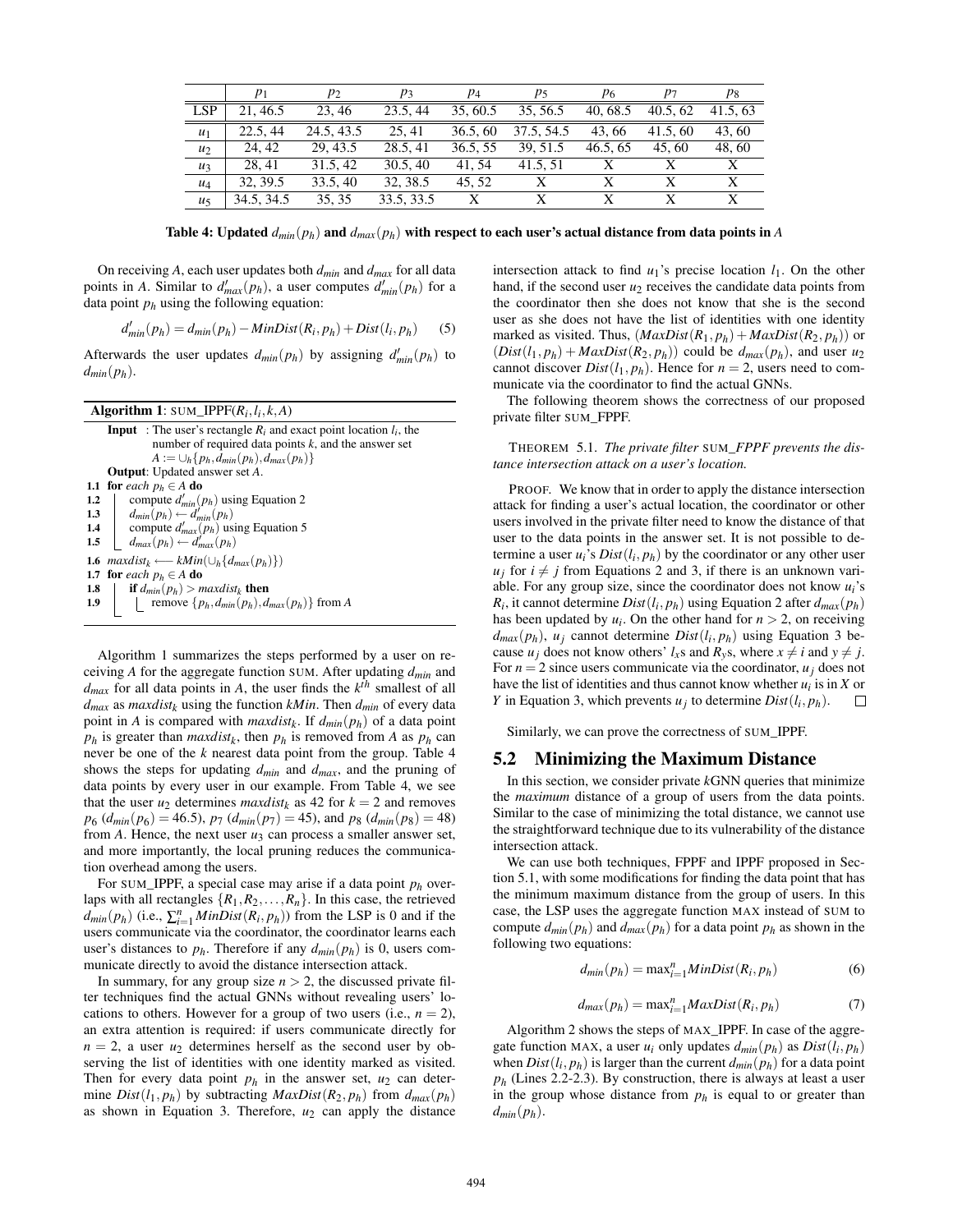

Figure 3: Examples scenarios of circles with radii equal to *dmin*s retrieved from the LSP

| <b>Algorithm 2:</b> MAX_IPPF( $R_i, l_i, A, maxdist_k$ )                                                                                                          |
|-------------------------------------------------------------------------------------------------------------------------------------------------------------------|
| <b>Input</b> : The user's rectangle $R_i$ and exact point location $l_i$ , the                                                                                    |
| answer set $A := \bigcup_h \{p_h, d_{min}(p_h)\}\$ , and <i>maxdist<sub>k</sub></i>                                                                               |
| <b>Output:</b> Updated answer set A.                                                                                                                              |
| 2.1 for each $p_h \in A$ do                                                                                                                                       |
|                                                                                                                                                                   |
| 2.2 <b>if</b> $Dist(l_i, p_h) > d_{min}(p_h)$ then<br>2.3 $\left  \begin{array}{c} \textbf{if } Dist(l_i, p_h) \longleftarrow Dist(l_i, p_h) \end{array} \right $ |
| 2.4 for each $p_h \in A$ do                                                                                                                                       |
|                                                                                                                                                                   |
| 2.5 <b>if</b> $d_{min}(p_h) > maxdist_k$ <b>then</b><br>2.6 <b>i</b> remove $\{p_h, d_{min}(p_h)\}$ from A                                                        |
|                                                                                                                                                                   |

On the other hand, a user cannot modify  $d_{max}(p_h)$  even if  $Dist(l_i, p_h)$  is smaller than the current  $d_{max}(p_h)$  as the other users in the group can also have distances from  $p_h$  equal to  $d_{max}(p_h)$ . Thus, in contrast to Algorithm 1,  $maxdist_k$  never needs to be updated and remains constant. Therefore, the LSP computes *maxdist<sup>k</sup>* from  $d_{max}$  of the data points in *A* and directly sends  $maxdist_k$  instead of sending *dmax* for each data point.

If a user updates  $d_{min}(p_h)$  in Algorithm 2, it represents the user's actual distance from  $p_h$  (Line 2.3). If the communication among the users is done via a coordinator  $c$  for filtering the retrieved answer set from the LSP, *c* can observe *dmin* for each data point in *A* before sending A to a user  $u_i$  and after receiving it back from  $u_i$ , and determine which *dmin*s have been updated by *ui* . The changed  $d_{min}(p_h)$  denotes the actual distance of  $u_i$  from  $p_h$ . Thus *c* can compute the location of  $u_i$  with the distance intersection attack using *dmin*s changed by *ui* . Thus in our proposed private filter for the aggregate function MAX, users avoid the coordinator and communicate directly.

In the direct communication, after performing the update a user sends *A* directly to another user in the group whose identity has not been yet marked as visited. In order to apply the distance intersection attack for revealing a user's unknown location, we need to know the user's distances from known locations. A user who receives *A* knows the location of data points in *A* and the distances in the form of *dmin* for each data point in *A*. The user also knows that a  $d_{min}(p_h)$  represents either the distance of  $p_h$  from a user's actual location or the distance of  $p_h$  returned by the LSP. However, the user does not know which *dmin*(*ph*) corresponds to which user's actual distance from  $p_h$  as she has no knowledge about the previous states of *A* and the order in which the identities are marked as visited. Thus, the user who receives *A* cannot discover others' locations in the group using the distance intersection attack.

We know that the second user who receives *A* can easily identify the user who has received *A* before her by inspecting the visited field. We also know that if a subset of *dmin*s are the actual distances from the same user, then the circles with radii equal to those *dmin*s and centers at the corresponding locations of data points must intersect at a single point. Using these observations, one may argue that if the second user finds from the received *dmin*s that a number of circles intersect at a single point, then she would be able to identify the intersection point as the location of the first user. However, it is not guaranteed that the intersection point is the location of the first user, because the values of *dmin*s that are assigned by the LSP may have caused the intersection point and they might not have been changed by the first user at all.

Figure 3 shows some examples, where *dmin*s computed by the LSP are shown with dashed lines and the intersection point of all circles are shown with a black dot. In Figure 3(a), the intersection point of all circles does not refer to any user's location, and in Figure 3(b) and (c), the intersection point is the location of a user's provided rectangle which is not ensured to be the actual location of any user in the group as a user's actual location can be anywhere within the rectangle.

In contrast to SUM\_FPPF, for MAX\_FPPF, the LSP returns *dmin* instead of *dmax* for each data point in *A*. This is because if the LSP returns  $d_{max}$  for data points in *A* and a user  $u_i$  updates  $d_{max}(p_h)$  as  $Dist(l_i, p_h)$  if  $Dist(l_i, p_h) < d_{max}(p_h)$ , then after the update of *A* by the first user  $u_1$ , each  $d_{max}$  represents  $Dist(l_1, p_h)$ . As a result, the user who receives *A* as a second user can determine  $u_1$ 's precise location  $l_1$  using the distance intersection attack. In MAX\_FPPF, the users update *dmin* for each data point in *A* as shown in Lines 2.2-2.3 of Algorithm 2 and determine the actual GNN after *A* has been updated by all users in the group.

There is a limitation of our proposed private filter techniques for the aggregate function MAX. It does not work for  $n = 2$ , which we leave for further investigation in our future research. For  $n =$ 2, after the update by the first user  $u_1$  each  $d_{min}(p_h)$  represents either  $Dist(l_1, p_h)$  or  $MinDist(R_2, p_h)$ , where  $R_2$  is the rectangle of the second user  $u_2$ . When  $u_2$  receives A she can determine that she is the second user by observing the visited field in the list of identities and determine whether  $d_{min}(p_h)$  represents  $Dist(l_1, p_h)$ as she knows  $MinDist(R_2, p_h)$ . This allows  $u_2$  to apply the distance intersection attack if  $d_{min}(p_h)$  has been modified by  $u_1$ .

From the above discussion, we summarize that FPPF and IPPF enable users to request *k*GNN queries without revealing their locations to anyone with any group size for SUM and with a group size greater than two for MAX.

# 6. *K*GNN QUERIES W.R.T. REGIONS

In this section, we propose an algorithm for the LSP to process *k*GNN queries with respect to a set of rectangles (i.e, regions). Our algorithm uses a modified best first search (BFS) to find the candi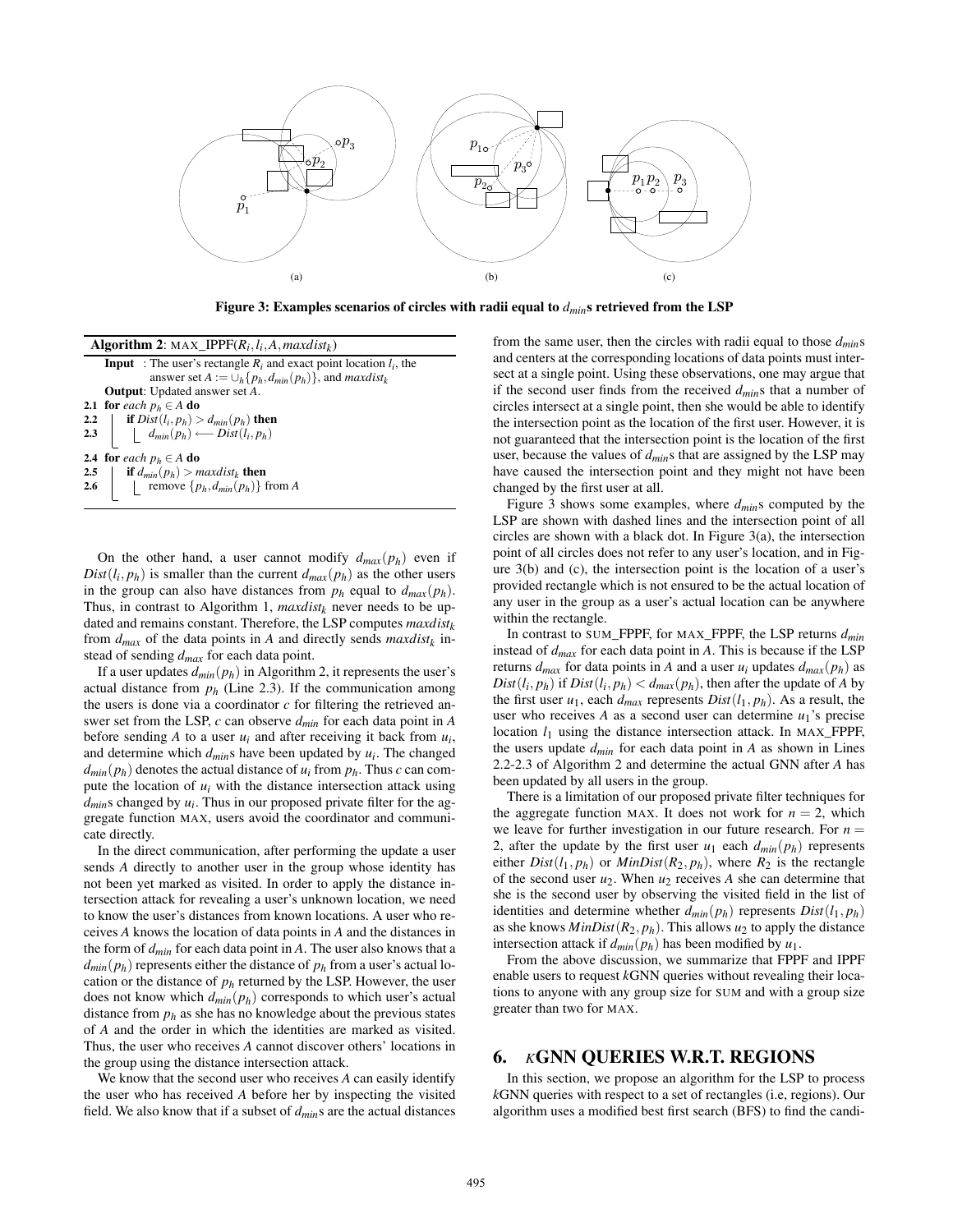date answers that include the *k* GNNs for any position of the users in their provided rectangles. We assume that the data points are indexed using an  $R^*$ -tree [4] in the database. Since the query is based on a set of rectangles instead of a set of points, the distance between a data point or an  $R^*$ -tree node and a query rectangle is defined with a range bounded by the minimum and maximum values.

We summarize the notation used in this section as follows:

- *M*: the minimum bounding box that encloses the given set of *n* query rectangles  $\{R_1, R_2, \ldots, R_n\}$ .
- $MinDist(q, p)$  ( $MaxDist(q, p)$ ): the minimum (maximum) Euclidean distance between  $q$  and  $p$ , where  $q$  represents  $R_i$ or *M* and *p* represents a data point or a minimum bounding rectangle of an  $R^*$ -tree node.
- $d_{min}(p)$  ( $d_{max}(p)$ ): the aggregate distance (i.e., the total or maximum distance) of *p* computed from the minimum (maximum) distances between  $p$  and all query rectangles, where *p* again represents a data point or a minimum bounding rectangle of an  $R^*$ -tree node.
- $maxdist[k]$ : the  $k^{th}$  smallest distance of already computed  $d_{max}(p)$ s.

The basic idea of our proposed algorithm is as follows. The algorithm starts the search from the root of the  $R^*$ -tree and inserts the root together with its *dmin*(*root*) and *dmax*(*root*) into a priority queue  $Q_p$ , where  $d_{min}(root) = 0$  and  $d_{max}(root) = 0$  $f_{i=1}^n \left( \frac{MaxDist(R_i, root)}{R_i} \right)$ , *f* being SUM or MAX. The elements of  $Q_p$  are stored in order of their minimum  $d_{min}$ . Then the algorithm removes an element *p* from  $Q_p$  and checks whether *p* is an  $R^*$ tree node or a data point. If  $p$  represents an  $R^*$ -tree node, then it retrieves its child nodes and enqueues them into  $Q_p$  if they might contain one of the candidate answers with respect to the set of rectangles. On the other hand, if *p* is a data point it is added to *A* until all data points have been found that are candidates for one of the *k* GNNs with respect to the set of rectangles. Algorithm 3 shows the steps of REGION\_*k*GNN for evaluating *k*GNN queries with respect to a set of rectangular regions.

In the case of *k*GNN queries for a set of points, the algorithm terminates as soon as *k* data points have been dequeued from *Qp*. However, for a set of rectangles the termination is not as simple, because the total or maximum distance of a data point from the query rectangles is a range [*dmin*,*dmax*] instead of a fixed value. We know that the elements removed from  $Q_p$  are in order of minimum  $d_{min}$ , but we also need to maintain the order of already computed *dmax*s to check the termination condition of the algorithm. For this purpose an array *maxdist* with  $k$  entries is maintained and initialized to  $\infty$ (Line 3.3). The array *maxdist* is sorted in order of minimum *dmax*s found so far. Each time  $p$  is inserted to  $Q_p$ , *maxdist* is updated with respect to  $d_{max}(p)$  (Line 3.22). The following heuristic describes the termination condition of the algorithm as no other data point can further qualify as a candidate answer once the condition is true.

## HEURISTIC 6.1. *Let p be a data point or an R*<sup>∗</sup> *-tree node dequeued from*  $Q_p$ *. The algorithm terminates if*  $d_{min}(p) > maxdist[k]$ *.*

In REGION\_*k*GNN, we use the variable *end*, initialized to 0, to terminate the algorithm. When the condition of Heuristic 6.1 is satisfied, *end* becomes 1 (Lines 3.7-3.8) and the algorithm terminates (Line 3.5). Figure 4 shows an intermediate state of running RE-GION\_kGNN with  $k = 2$  and  $f =$  MAX, where the current *A* includes {*p*2,9,15.7}, {*p*3,9,13.5}, {*p*1,10,17.5}, {*p*7,13.5,15.5}, {*p*4,13,20}, {*p*5,13,16}, and {*p*10,14,20.5}. Hence, at this stage

```
Algorithm 3: REGION_kGNN(R_1, R_2, \ldots, R_n, k, f)
       Input : A set of rectangles \{R_1, R_2, \ldots, R_n\}, the number of
                   required data points k, and an aggregate function f (SUM
                   or MAX).
       Output: A, a set of data points with their dmin and dmax.
 3.1 A \leftarrow \emptyset3.2 end \leftarrow 03.3 maxdist[1..k] \leftarrow \{\infty\}3.4 \text{Enqueue}(Q_p, root, 0, f_{i=1}^n \text{ (MaxDist}(R_i, root))3.5 while Q_p is not empty and end = 0 do
 3.6 \{p, d_{min}(p), d_{max}(p)\} \leftarrow Dequeue(Q_p)<br>3.7 if d_{min}(p) > maxdist[k] then
 3.7 if d_{min}(p) > maxdist[k] then<br>3.8 \qquad end \leftarrow 1
                  end \leftarrow 13.9 else if p is a data point then
3.10 A ← A ∪ {p, d<sub>min</sub>(p), d<sub>max</sub>(p)}
             else.
3.12 for each child node p<sub>c</sub> of p do<br>3.13 if f = \text{SUM then}if f = SUM then
3.14 d\begin{bmatrix} d(p_c) \leftarrow n \times MinDist(M, p_c) \end{bmatrix} else
3.153.16 \vert \vert \vert \vert \vert \vert d(p_c) \leftarrow MinDist(M, p_c)3.17 if d(p_c) \leq maxdist[k] then<br>3.18 if d_{min}(p_c) \leftarrow f^n, MinDd<sub>min</sub>(p_c) ← f_{i=1}^nMinDist(R_i, p_c)
3.19 if d_{min}(p_c) \leq maxdist[k] then<br>3.20 \qquad \qquad | \qquad d_{max}(p_c) \leftarrow f_{i-1}^n MaxDista d<sub>max</sub>(p_c) \leftarrow f_{i=1}^n MaxDist(R_i, p_c)3.21 Enqueue(Q_p, p_c, d_{min}(p_c), d_{max}(p_c))<br>3.22 U pdate(maxdist.d<sub>max</sub>(p<sub>c</sub>))
                                     Update(maxdist, d_{max}(p_c))
3.23 return A;
```
*maxdist*[1] =  $d_{max}(p_3)$  = 13.5 and *maxdist*[2] =  $d_{max}(p_7)$  = 15.5. Let the next three elements in  $Q_p$  be  $\{p_8, 14, 20\}, \{p_6, 16.5, 23.5\},\$ and  $\{p_9, 17.5, 21.5\}$ . When  $\{p_8, 14, 20\}$  is dequeued from  $Q_p$ , then  $d_{min}(p_8) < maxdist[2]$ . Therefore  $\{p_8, 14, 20\}$  is added to *A* and *maxdist* remains unchanged as *dmax*(*p*8) is greater than both *maxdist*[1] and *maxdist*[2]. Next, {*p*6,16.5,23.5} is dequeued from  $Q_p$  and as  $d_{min}(p_6) > maxdist[2]$ , the algorithm terminates.



#### Figure 4: An intermediate state of running REGION\_*k*GNN.

Note that not all visited data points or  $R^*$ -tree nodes are inserted to  $Q_p$ . Before inserting *p* into  $Q_p$ , the algorithm checks if *p* can be pruned with respect to the current *maxdist*[*k*]. As *dmin* and *dmax* involve a large number of distance computations, similar to [22, 23], REGION\_*k*GNN tests in Line 3.17 if *p* can be pruned according to the following heuristic.

HEURISTIC 6.2. *A data point or an R*<sup>∗</sup> *-tree node p can be pruned if*  $n \times MinDist(M, p) > maxdist[k]$  *for*  $f = SUM$  *and if*  $MinDist(M, p) > maxdist[k]$  *for*  $f = MAX$ .

If *p* is not pruned using Heuristic 6.2, then Algorithm 3 uses the tighter condition  $d_{min}(p) > maxdist[k]$  of Heuristic 6.1 to check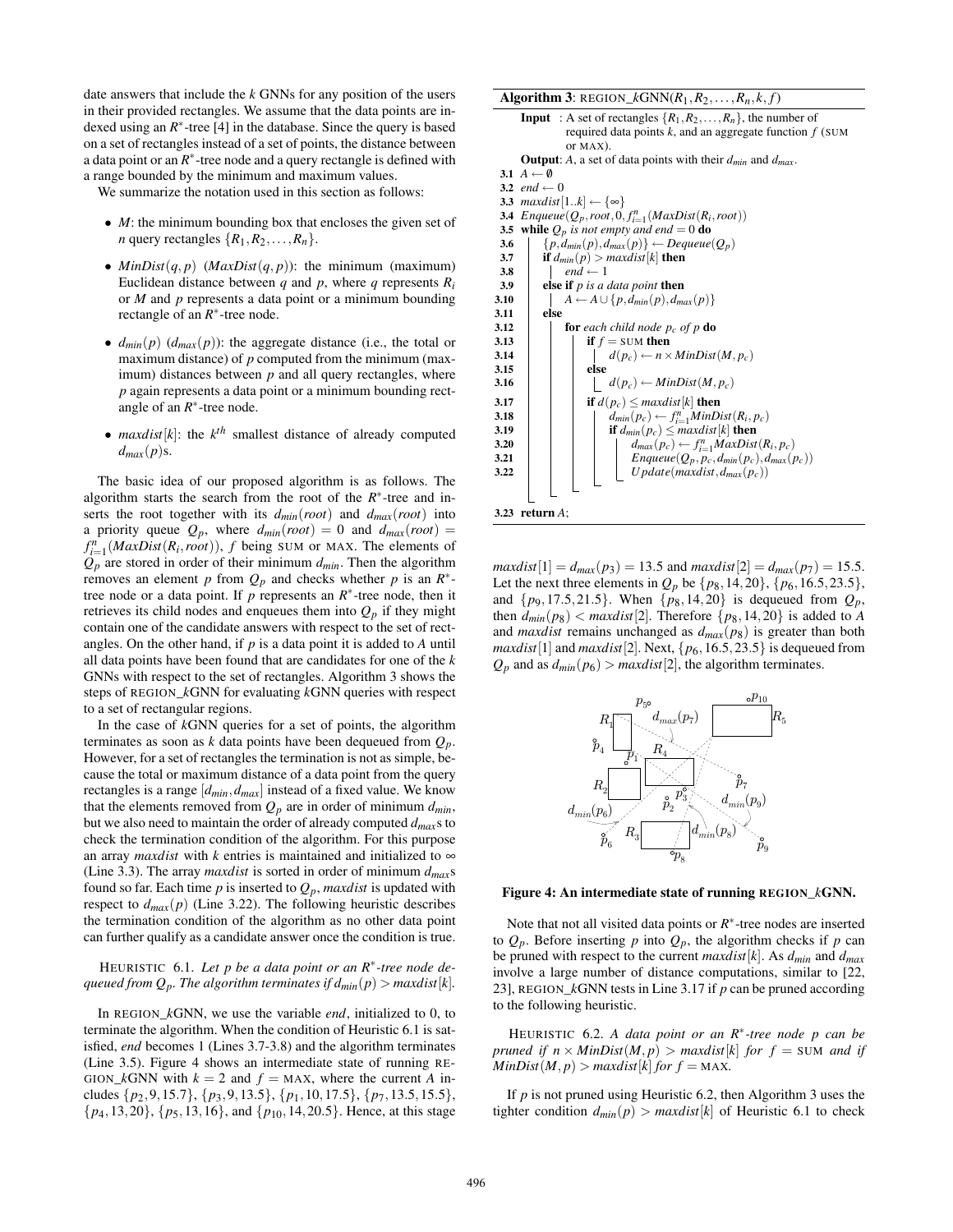if *p* can be discarded before inserting it into  $Q_p$  as shown in Line 3.19. Since  $n \times MinDist(M, p) \leq d_{min}(p)$  for  $f = \text{SUM}$  and  $MinDist(M, p) \leq d_{min}(p)$  for  $f = \text{MAX}$ , it may happen that *p* is not pruned using the condition of Heuristic 6.2 but satisfies the condition of Heuristic 6.1 and is pruned.

Note that for SUM the LSP directly returns *A*, a set of candidate answers with their *dmin*s and *dmax*s, to the coordinator. On the other hand, for MAX the LSP removes *dmax* of each data point from *A*, and returns  $maxdist[k]$  and A that includes a set of candidate answers with their *dmin*s to the coordinator.

The following theorem proves the correctness of algorithm RE-GION\_*k*GNN.

THEOREM 6.1. *If k is the number of required data points for a kGNN query with respect to a set of n query rectangles*  ${R_1, R_2, \ldots, R_n}$  *with*  $r_i \in R_i$  for  $1 \leq i \leq n$ , then A includes all data *points that have the j<sup>th</sup> smallest* ( $1 \le j \le k$ ) value for f (SUM or MAX) with respect to every point set  $\{r_1, r_2, \ldots, r_n\}$ .

PROOF. (By contradiction) Assume that  $p'$  is a data point that is not in *A* but has the  $j<sup>th</sup>$  minimum value ( $1 \le j \le k$ ) for *f* (SUM or MAX) with respect to a group of *n* points  $\{r_1^{\prime}, r_2^{\prime}, \ldots, r_n^{\prime}\}$ , where each point  $r_i'$  can be located at any position in  $R_i$ . There can be two cases for  $p' \notin A$ : (i) the algorithm has terminated before  $p'$  is included in *A*, or (ii)  $p'$  or the  $R^*$ -tree node containing  $p'$  has been pruned.

We know that the aggregate distance of a data point *p* from  ${r_1, r_2, \ldots, r_n}$  is within  $d_{min}(p)$  and  $d_{max}(p)$ . *maxdist*[*k*] represents the current  $k^{th}$  smallest  $d_{max}$ , and  $maxdist[k]$  remains same or becomes smaller during the execution of the algorithm, because  $d_{max}$  of a  $R^*$ -tree node is greater or equal than those of its child nodes. According to our assumption, if  $p'$  is one of the  $k$  GNNs, then  $d_{min}(p') \leq maxdist[k]$ .

We consider first case (i). The algorithm terminates when  $d_{min}(p) > maxdist[k]$ , for any *p* dequeued from  $Q_p$  and  $Q_p$  is ordered by minimum  $d_{min}(p)$ . As  $p'$  has not been dequeued before *p*, i.e.,  $d_{min}(p') > d_{min}(p)$ , which in turn means  $d_{min}(p') >$ *maxdist*[ $k$ ]. Therefore, the first case for  $p' \notin A$  does not apply as there are already *k* group nearest data points for  $\{r_1, r_2, \ldots, r_n'\}$ , whose  $d_{max}$ s are less than  $d_{min}(p')$ .

Let us assume case (ii) that  $p'$  is not included in *A* because it has been pruned before inserting into  $Q_p$ . However,  $p'$  is only pruned if it satisfies the condition of Heuristic 6.1 or Heuristic 6.2, which again means that  $d_{min}(p') > maxdist[k]$  and contradicts our assumption that  $p'$  is one of the *k* GNN for  $\{r_1', r_2', \ldots, r_n'\}$ .

Although we present our algorithm for a set of query rectangles, our algorithm can evaluate *k*GNN queries for a set of query regions with any geometric shape.

## 7. EXPERIMENTS

In this section, we evaluate the performance of our proposed algorithms through extensive experiments. We vary the group size, the area of the minimum bounding box *M* that encloses the set of query rectangles, the area of a query rectangle, the number of required data points *k*, and the data set size in different sets of experiments. We use both real and synthetic data sets in our experiments. The data space is normalized into a span of  $10,000 \times 10,000$  square units. The real data set *C* contains 62,556 postal addresses from California. We generate synthetic data sets *U* and *Z* using a uniform and a Zipfian distribution, respectively, and we vary the size of *U* and *Z* as 5000, 10,000, 15,000, and 20,000 point locations. Table 5 summarizes the values used for each parameter in our experiments and their default values. We set the range for the area of

the query rectangles as 0.001% to 0.01% of the total data space as this is a reasonable range of area to preserve a user's privacy (e.g., the range represents about 4 to 40  $\text{km}^2$  with respect to the total area of California).

| Parameter               | Range                 | Default |
|-------------------------|-----------------------|---------|
| Group size              | 4, 16, 64, 256, 1024  | 64      |
| Area of $\overline{M}$  | 2%, 4%, 8%, 16%, 32%  | 8%      |
| Query rectangle area    | $0.001\%$ to $0.01\%$ | 0.005%  |
|                         | 2, 4, 8, 16, 32       |         |
| Synthetic data set size | 5K, 10K, 15K, 20K     | 20K     |

#### Table 5: Experiment Setup

We consider 1000 private *k*GNN queries for each set of experiments, evaluate the proposed algorithms for each of these GNN queries and determine the average experimental results. We randomly generate 1000 point locations that are uniformly distributed in the total space. Each point  $p_q$  corresponds to a private  $k$ GNN query, where *M* is a rectangle centered at  $p_q$ . In each experiment the length and width of *M* are randomly generated for the given area of *M*.

For each private *k*GNN query, we randomly generate a point location within *M* for each user in the group. Then the query rectangle for each user is also randomly generated in such a way that each query rectangle resides in *M* and includes the user's point location. While generating query rectangles for a private *k*GNN query, we ensure that at least there is one query rectangle that touches each edge of *M*.

We run the experiments on a desktop with a Pentium 2.40 GHz CPU and 2 GByte RAM. We present our experimental results of the private filter algorithms and *k*GNN queries with respect to a set of query rectangles in Section 7.1 and Section 7.2, respectively.

#### 7.1 Comparison of Private Filter Algorithms

We evaluate and compare the final pruning private filter (FPPF) and the incremental pruning private filter (IPPF) in terms of computational and communication costs. We add the time spent by each user in the group for the private filter technique and the total time represents the computational cost for a group to filter the answers of a private *k*GNN query. We compare the communication cost in terms of answer set size; then the total communication cost by adding the size of the answer set that a coordinator and each user in the group have to send. In our experiments, since we consider  $n > 2$ , we use the direct communication method, i.e., each user directly sends the modified answer set to another randomly selected user in the group.

We present the experimental results in Sections 7.1.1 to 7.1.4 and then analyze these results in Section 7.1.5.

#### *7.1.1 Effect of group size*

Figure 5(a) shows the time required by FPPF and IPPF for different group sizes. For SUM, the time required by IPPF is always higher than that of FPPF and the ratio of the required time between IPPF and FPPF decreases from 5.0 to 2.0 for the increase of group size from 4 to 16 and then remains constant at 2.0. For MAX, the time required by IPPF is significantly higher than that of FPPF for a small group size (e.g., 9.0 times higher for the group size of 4), but with an increase of the group size the time required by FPPF is higher than that of IPPF.

We observe in Figure 5(b) that the communication cost of IPPF is always lower than that of FPPF for both SUM and MAX. The communication cost of IPPF is on average 1.9 and 2.0 times lower than that of FPPF for SUM and MAX, respectively.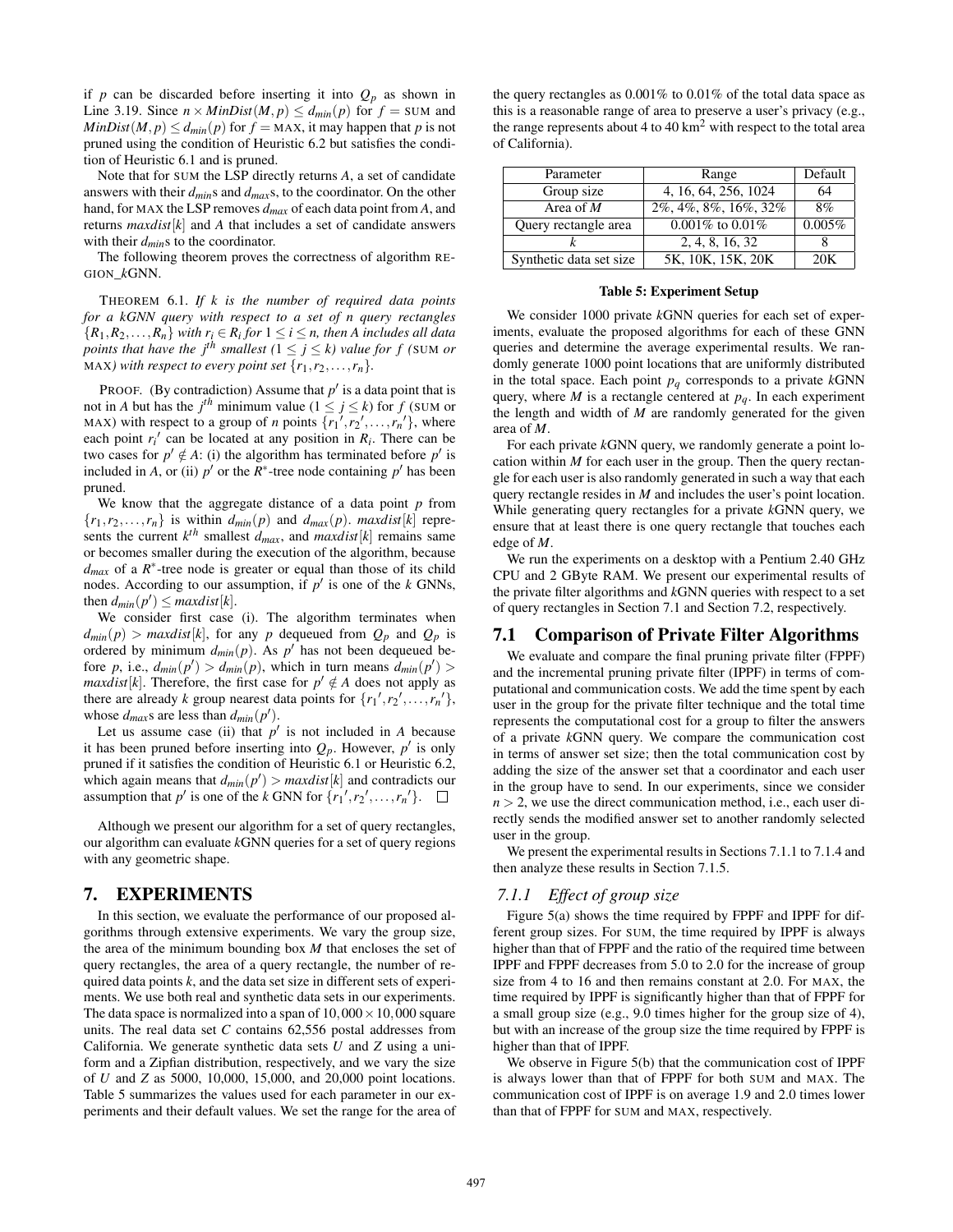

Figure 5: Effect of group size (data set *C*)

#### *7.1.2 Effect of the area of M*

We see in Figure 6(a) that the time required by IPPF is always 2.0 times higher than that of FPPF for every size of *M* in case of SUM. In case of MAX, the time for IPPF is nearly constant for any area of *M*, whereas the time required by FPPF first increases and then decreases with the increase of the area of *M*. We observe that IPPF requires more time than that of FPPF only for larger *M*.

Figure 6(b) shows that for SUM the communication cost of IPPF is approximately 2.0 times lower than that of FPPF for any area of *M* and for MAX the ratio of communication cost between FPPF and IPPF slightly decreases from 2.3 to 1.9 with the increase of the area of *M*.



Figure 6: Effect of the area of *M* (data set *C*)

## *7.1.3 Effect of query rectangle area*

Figure 7(a) shows that for SUM the time required by FPPF and IPPF for varying the query rectangle area follows a similar trend to that of varying the area of *M*, and for MAX the times of IPPF and FPPF both vary in a random manner with the increase of the query rectangle area and the time required by IPPF is never greater than that of FPPF.

Figure 7(b) shows that the communication cost of IPPF is on average 2.0 and 2.2 times lower than those of FPPF for SUM and MAX, respectively.



Figure 7: Effect of query rectangle area (data set *C*)

## *7.1.4 Effect of k*

The effect of varying *k* is not significant for SUM as we see in Figure 8(a): the times for IPPF and FPPF remain nearly the same for different *k* and the required time of IPPF is on average 2.0 times higher than that of FPPF. For MAX the time required by FPPF is nearly constant and the time for IPPF slightly increases with the increase of query rectangle area and is equal to that of FPPF for  $k = 32$ .

We observe in Figure 8(b) that the ratio of the communication cost between FPPF and IPPF is approximately 2 for any *k* in case of SUM, whereas for MAX the ratio slightly decreases from 2.2 to 2.0 for increasing *k* from 2 to 32.



Figure 8: Effect of *k* (data set *C*)

#### *7.1.5 Comparative Analysis*

The experimental results for data sets *U* and *Z* also show a similar trend as data set *C*. In all experiments, the communication cost of IPPF is always lower (at least 1.9 times) than that of FPPF for both SUM and MAX. For the computational cost, we observe that in case of SUM, the computational cost of IPPF is always higher than that of FPPF, whereas for MAX the computational cost of IPPF is lower than that of FPPF in most of the cases.

The reason behind the higher communication cost of FPPF is that the answer set size remains constant in FPPF, whereas in IPPF the answer set size continuously reduces due to local pruning capability of each user. On the other hand, although in IPPF users process smaller answer sets and thereby reduce the computational cost, the local pruning adds extra computational overheads for each user. Moreover, the computational cost involved in local pruning is higher for SUM than that of MAX because in MAX, the users do not need to compute  $maxdist_k$  (the  $k^{th}$  smallest maximum aggregate distance). From the experimental results we conclude that for SUM the required time for local pruning is higher than the reduction in time for processing smaller answer sets. For MAX the required time for local pruning is lower than the reduction of time for processing smaller answer sets in most of the cases and the opposite applies for the remaining cases.

Note that we have designed our experiments independent of communication links used among the users, and shown the communication cost in terms of communication amount (i.e., answer set size). This allows us to approximate the communication delay from the known latency of the used communication link (e.g., wireless LANs, cellular link). Our proposed technique requires multiple rounds of communication, which may cause a delay in the response time. Nowadays this should not be a problem as the latency of wireless links has been significantly reduced, for example HSPA+ offers as low as 10ms latency. More importantly, a user might be happy to tolerate a reasonable delay to preserve her privacy.

## 7.2 Performance of *K*GNN Queries w.r.t. Rectangles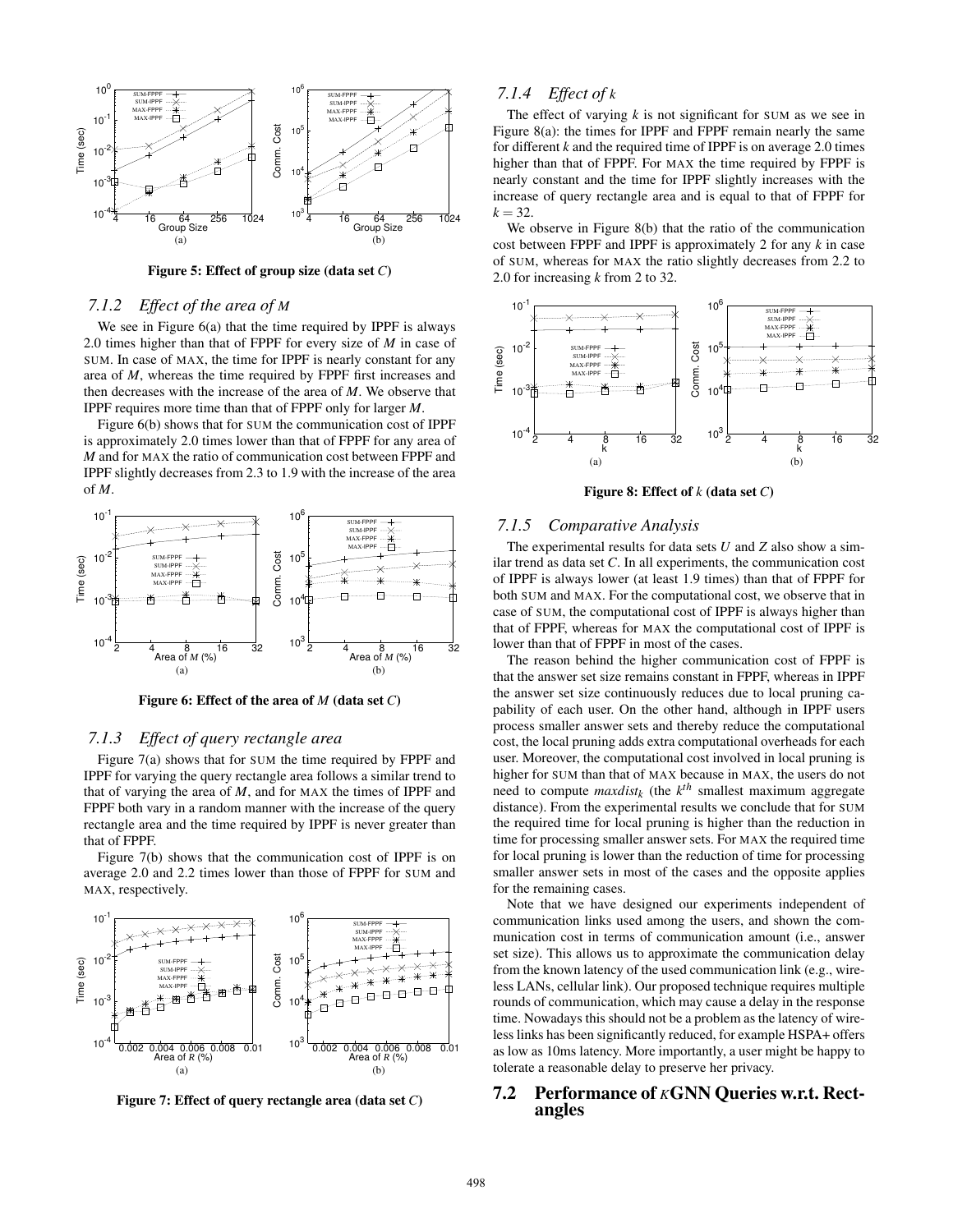We evaluate the performance of our proposed algorithm RE-GION\_*k*GNN in terms of the computational cost given by the processing time, the number of page accesses, i.e., IOs, and the candidate answer set size. In our experiments, the data points are indexed using an  $R^*$ -tree and the page size is set to 1 KB with a node capacity of 50 entries.

#### *7.2.1 Effect of group size*

We observe that the processing time increases with the increase of the group size (Figures 9(a) and (b)), because the larger the group size the larger the number of distance computations involved in computing an aggregated distance. On the other hand, Figures 9(c)- (f) show that both IOs and the answer set size decrease with an increase of the group size. The reason is as follows. We know that both minimum and maximum aggregate distances of a data point, i.e., *dmin* and *dmax*, increase or remain the same with the increase of the group size. For computing *maxdist<sup>k</sup>* , only *k* data points or  $R^*$ -tree nodes with the minimum  $d_{max}$  are considered, whereas for *dmin* each data point or *R* ∗ -tree node is considered to test if it can be pruned. Hence, the probability is high that more *dmin* becomes larger than  $maxdist_k$  with an increased group size.



Figure 9: Effect of group size

#### *7.2.2 Effect of the area of M*

In this experiment we find that with an increasing area of *M*, the processing time, IOs, and the answer set size increase for SUM, and all of them first increase and then decrease for MAX. Due to space limitations, we only show the results for the required time in Figure 10.

There are two factors that influence the outcome of these experiments. Both  $d_{min}$  and  $d_{max}$  of data points or  $R^*$ -tree nodes that were outside a smaller *M* decrease or remain the same with a larger area of  $M$ , and thus these data points or  $R^*$ -tree nodes might not be

pruned for a larger *M*. On the other hand, both *dmin* and *dmax* of data points or *R* ∗ -tree nodes that were inside of a smaller *M* decrease or remain the same with a larger *M* and hence these data points or *R*<sup>∗</sup>-tree nodes might be pruned for a larger *M*. In summary, if the former factor dominates, it results in an increase of the processing time, IOs, and the answer set size, and if the latter one dominates, it results in a decrease.







Figure 11: Effect of query rectangle area

#### *7.2.3 Effect of query rectangle area*

We find that the processing time, IOs, and the answer set size increase with larger query rectangles. With the increase of query rectangle area, for each data point, *dmin* decreases or remains the same whereas  $d_{max}$  does not decrease, i.e., less data points or  $R$ <sup>\*</sup> tree nodes are pruned for larger query rectangle areas. Again, less pruning results in more distance computations and increases the processing time (Figure 11).

#### *7.2.4 Effect of k*

We expect that as  $maxdist_k$  increases with the increase of  $k$ , less *R*<sup>\*</sup>-tree nodes or data points will be pruned for a larger value of *k*. Experimental results also show that the processing time (Figure 12), IOs, and the answer set size slightly increase with the increase of *k*.



Figure 12: Effect of *k*

#### *7.2.5 Effect of data set size*

We observe that the processing time, IOs, and the answer set size increase for increasing data set sizes and the rate of increase